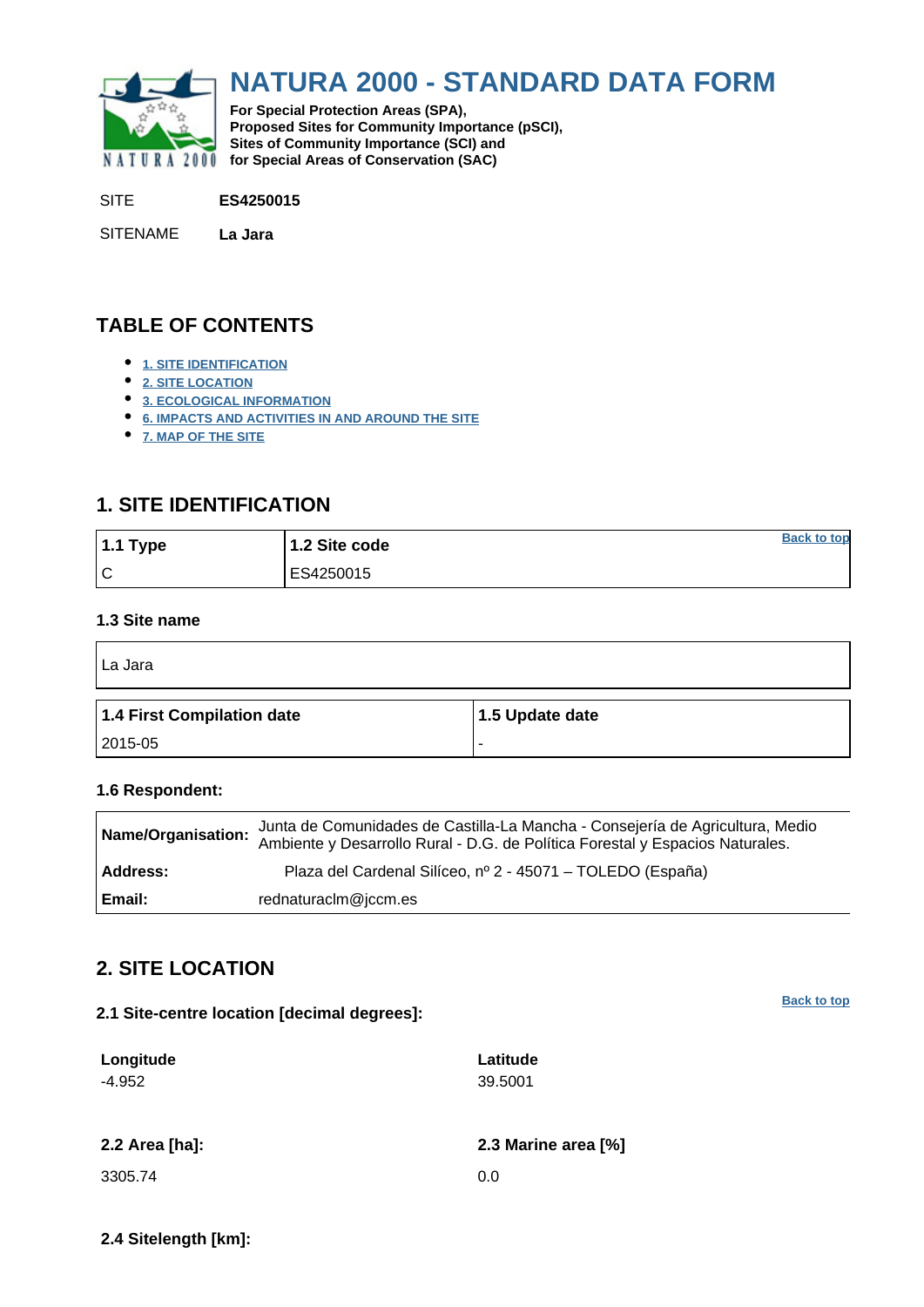#### **2.5 Administrative region code and name**

| <b>NUTS level 2 code</b> | <b>Region Name</b> |
|--------------------------|--------------------|
| ES42                     | Castilla-La Mancha |
|                          |                    |

### **2.6 Biogeographical Region(s)**

Mediterranean (100.0 %)

# <span id="page-1-0"></span>**3. ECOLOGICAL INFORMATION**

#### **3.1 Habitat types present on the site and assessment for them**

**[Back to top](#page-0-0)**

| <b>Annex I Habitat types</b> |           |           |               |                  |                 | <b>Site assessment</b> |                                   |                     |               |
|------------------------------|-----------|-----------|---------------|------------------|-----------------|------------------------|-----------------------------------|---------------------|---------------|
| Code                         | <b>PF</b> | <b>NP</b> | Cover<br>[ha] | Cave<br>[number] | Data<br>quality | A B C D                | A B C                             |                     |               |
|                              |           |           |               |                  |                 | Representativity       | <b>Relative</b><br><b>Surface</b> | <b>Conservation</b> | <b>Global</b> |
| 4030 <sub>0</sub>            |           |           | 33.87         |                  | M               |                        |                                   |                     |               |
| 6310 <sub>B</sub>            |           |           | 526.32        |                  | M               |                        |                                   |                     |               |
| 91B0<br>8                    |           |           | 3.25          |                  | M               |                        |                                   |                     |               |
| 9230H                        |           |           | 37.95         |                  | M               |                        |                                   |                     |               |
| 9240H                        |           |           | 37.64         |                  | M               |                        |                                   |                     |               |
| 9330H                        |           |           | 61.66         |                  | M               |                        |                                   |                     |               |
| 9340 <b>8</b>                |           |           | 416.24        |                  | M               |                        |                                   |                     |               |

- **PF:** for the habitat types that can have a non-priority as well as a priority form (6210, 7130, 9430) enter "X" in the column PF to indicate the priority form.
- **NP:** in case that a habitat type no longer exists in the site enter: x (optional)
- **Cover:** decimal values can be entered
- **Caves:** for habitat types 8310, 8330 (caves) enter the number of caves if estimated surface is not available.
- **Data quality:** G = 'Good' (e.g. based on surveys); M = 'Moderate' (e.g. based on partial data with some extrapolation); P = 'Poor' (e.g. rough estimation)

#### **3.2 Species referred to in Article 4 of Directive 2009/147/EC and listed in Annex II of Directive 92/43/EEC and site evaluation for them**

| <b>Species</b> |                   | Population in the site | <b>Site assessment</b> |  |
|----------------|-------------------|------------------------|------------------------|--|
|                | <b>Scientific</b> |                        | <b>Data</b>            |  |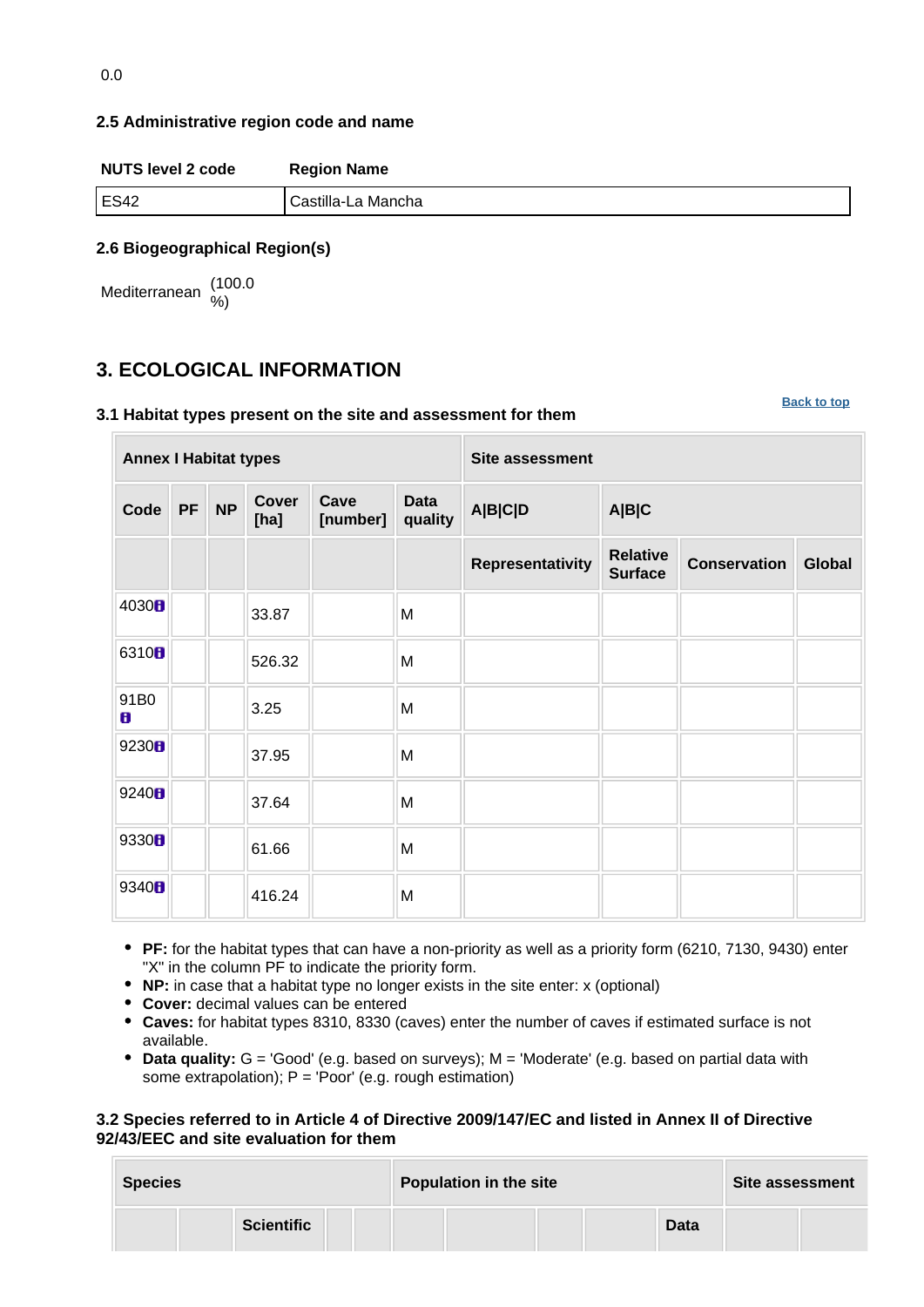| Group       | Code             | <b>Name</b>                           | ${\bf S}$ | <b>NP</b> | <b>Type</b> | <b>Size</b> |            | Unit | Cat.           | quality | A B C D | A B C |  |
|-------------|------------------|---------------------------------------|-----------|-----------|-------------|-------------|------------|------|----------------|---------|---------|-------|--|
|             |                  |                                       |           |           |             | Min         | <b>Max</b> |      | <b>C R V P</b> |         | Pop.    | Cons. |  |
| B           | A079             | <b>Aegypius</b><br>monachus           |           |           |             |             |            |      | ${\sf P}$      |         |         |       |  |
| B           | A229             | <b>Alcedo atthis</b>                  |           |           |             |             |            |      | ${\sf P}$      |         |         |       |  |
| B           | A091             | <b>Aquila</b><br>chrysaetos           |           |           |             |             |            |      | $\sf P$        |         |         |       |  |
| $\sf B$     | A405             | <b>Aquila</b><br>heliaca<br>adalberti |           |           |             |             |            |      | ${\sf P}$      |         |         |       |  |
| $\sf B$     | A215             | <b>Bubo bubo</b>                      |           |           |             |             |            |      | P              |         |         |       |  |
| B           | A133             | <b>Burhinus</b><br>oedicnemus         |           |           |             |             |            |      | ${\sf P}$      |         |         |       |  |
| B           | A031             | <b>Ciconia</b><br>ciconia             |           |           |             |             |            |      | ${\sf P}$      |         |         |       |  |
| $\sf B$     | A030             | Ciconia nigra                         |           |           |             |             |            |      | ${\sf P}$      |         |         |       |  |
| B           | A080             | <b>Circaetus</b><br>gallicus          |           |           |             |             |            |      | $\sf P$        |         |         |       |  |
| $\mathsf A$ | 1194             | <b>Discoglossus</b><br>galganoi       |           |           |             |             |            |      | $\mathsf{P}$   |         |         |       |  |
| $\sf B$     | A399             | <b>Elanus</b><br>caeruleus            |           |           |             |             |            |      | ${\sf P}$      |         |         |       |  |
| ${\sf R}$   | 1220             | <b>Emys</b><br>orbicularis            |           |           |             |             |            |      | $\sf P$        |         |         |       |  |
| $\mathsf B$ | A098             | <b>Falco</b><br>columbarius           |           |           |             |             |            |      | ${\sf P}$      |         |         |       |  |
| $\sf B$     | A103             | <b>Falco</b><br>peregrinus            |           |           |             |             |            |      | $\sf P$        |         |         |       |  |
| B           | $\parallel$ A078 | <b>Gyps fulvus</b>                    |           |           |             |             |            |      | P.             |         |         |       |  |
| B           | A093             | <b>Hieraaetus</b><br>fasciatus        |           |           |             |             |            |      | $\mathsf P$    |         |         |       |  |
| B           | A092             | <b>Hieraaetus</b><br>pennatus         |           |           |             |             |            |      | P              |         |         |       |  |
| M           | 1355             | <b>Lutra lutra</b>                    |           |           |             |             |            |      | P              |         |         |       |  |
| R           | 1221             | <b>Mauremys</b><br>leprosa            |           |           |             |             |            |      | $\mathsf{P}$   |         |         |       |  |
| B           | A073             | <b>Milvus</b><br>migrans              |           |           |             |             |            |      | $\mathsf{P}$   |         |         |       |  |
| B           | A074             | <b>Milvus</b><br>milvus               |           |           |             |             |            |      | $\mathsf{P}$   |         |         |       |  |
| B           | A077             | <b>Neophron</b><br>percnopterus       |           |           |             |             |            |      | $\mathsf P$    |         |         |       |  |
| B           | A072             | <b>Pernis</b><br>apivorus             |           |           |             |             |            |      | P              |         |         |       |  |

**Group:** A = Amphibians, B = Birds, F = Fish, I = Invertebrates, M = Mammals, P = Plants, R = Reptiles

**S:** in case that the data on species are sensitive and therefore have to be blocked for any public access enter: yes

• **NP:** in case that a species is no longer present in the site enter: x (optional)

**Type:** p = permanent, r = reproducing, c = concentration, w = wintering (for plant and non-migratory